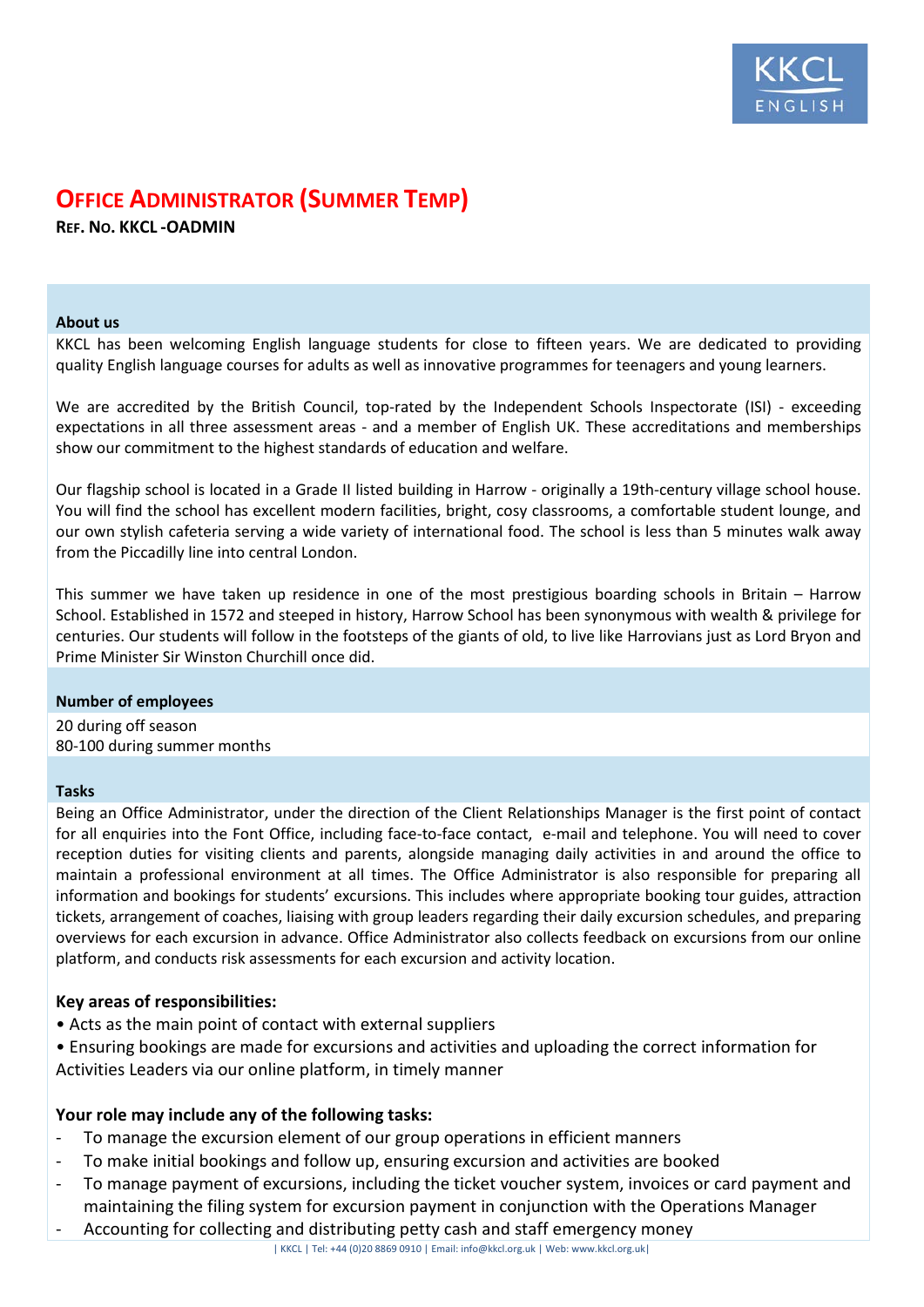

- Accounting for collecting and distributing student pocket money
- To liaise with the Operations Assistant regarding transport bookings; ensuring that they have up to date and detailed information as required
- To Liaise with tour guides as required
- To liaise directly with group leaders and book additional transport and optional excursions as necessary, under direction of Client Relationship Manager
- Ensuring that Activities Leaders provide constructive feedback on excursions, collating this information and making recommendations for change where necessary
- To ensure that all excursion risk assessments are up to date and that we have copies of venues risk assessments
- To keep track of set budget for excursion programme, ensuring best value is achieved at all times, booking the most cost efficient means of entry, or advising on areas where savings can be made
- To act as the initial point of contact for all enquires coming into the office, including from staff, students, agents, parents and teachers
- To cover reception duties for visiting clients and parents, alongside managing daily activities in and around the office
- Maintenance of the staff and group leaders' contacts list
- Signing out students from the planned schedule with permission from Head of Activities

# **Skills needed**

- $\checkmark$  Attention to detail
- $\checkmark$  Proactive attitude to problem-solving and prevention
- $\checkmark$  Strong written and verbal communication skills plus the ability to deal clearly and professionally with the general public by telephone and email are essential.
- $\checkmark$  Strong interpersonal skills and a desire to succeed in a fast paced environment
- $\checkmark$  Self Starter who maintains high levels of motivation and demonstrates resilience
- $\checkmark$  Strong analytical skills & the ability to work unsupervised
- $\checkmark$  Good time management skills
- $\checkmark$  Ability to co-ordinate works with other departments/companies to meet specific deadlines
- $\checkmark$  Self motivated to constantly look to improve departmental processes, quality and performance standards
- $\checkmark$  Dedicated, enthusiastic and conscientious approach to all tasks set
- $\checkmark$  Computer proficient with Microsoft Word & Excel
- $\checkmark$  Strong administration and organisational skills
- $\checkmark$  Be able to work in a variety of locations and alongside other teams as required
- $\checkmark$  All staff are required to be co-operative and flexible

## **Duration**

May / June to August

## **Office languages**

Fluent in written and spoken English

**Location**